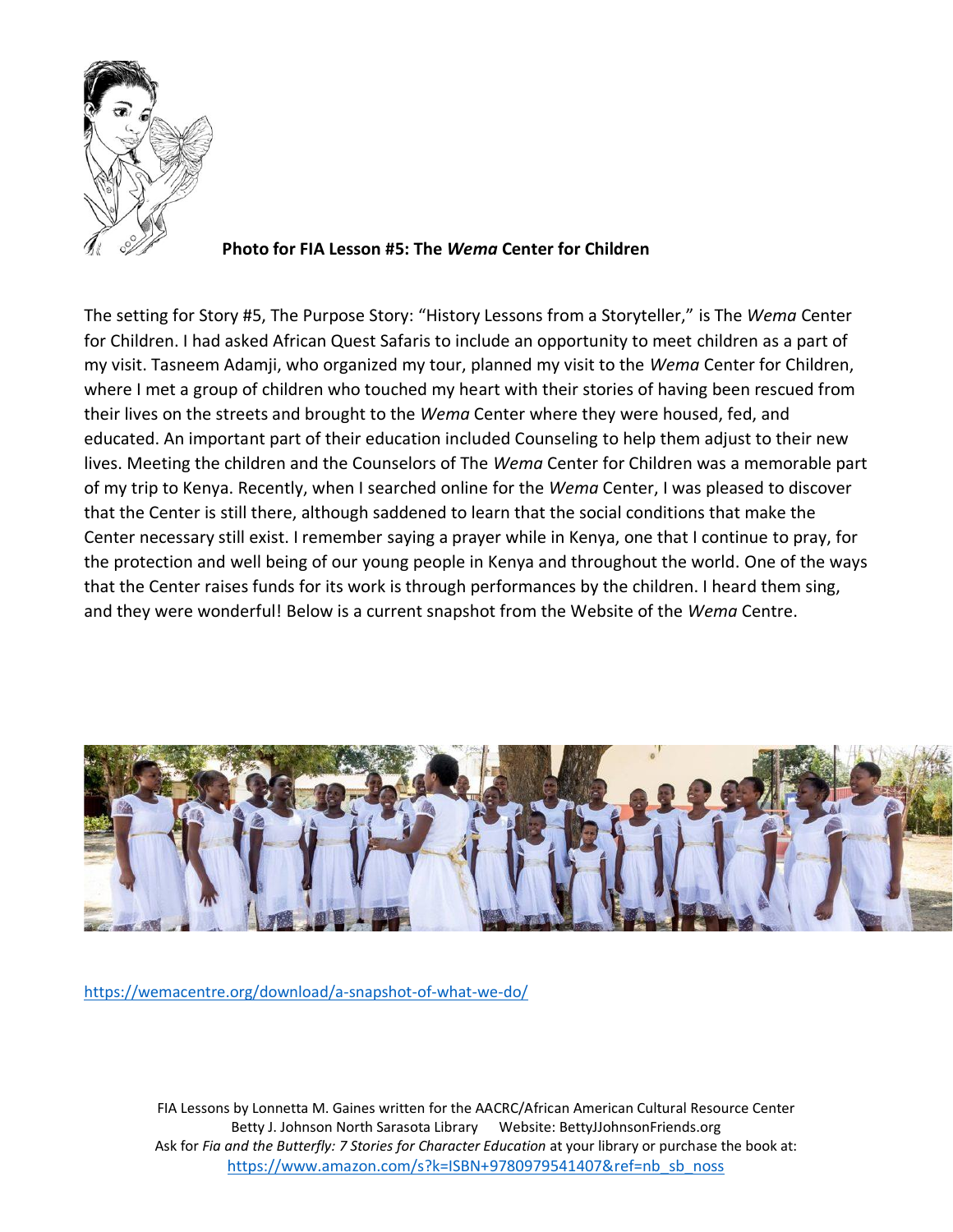

*Lesson #5 – Reading The Purpose Story "History Lessons from a Storyteller"* **pp. 65-82,** *Fia and the Butterfly: 7 Stories for Character Education* **by Lonnetta M. Gaines**

### A Saying to Remember for The Purpose Story *I value learning. I get a good education so I can take care of myself and give something back to my family, my community, and to my Creator.*

### *AUTHOR'S NOTES*

Repeat the Saying to Remember, write it down and share it with others. The Saying to Remember for the Purpose Story reminds you of the importance of getting a good education in order to be of service to others.

The *setting* for The Purpose Story is The *Wema* Center for Children – an incredible place that cares for and educates children who had been living in extreme poverty on the streets of Kenya. The *Wema* Center is still there (wemacentre.org) and, unfortunately, so is the need. Tasneem Adamji of African Quest Safaris fulfilled my goal of finding a place to tell stories to children. As so often happens, my goal was more than fulfilled. Yes, I told stories to the children, but more importantly, the children told me their stories – of how they had been living on the streets, feeling like they had been thrown away; and then they were saved by the teachers and counselors at the *Wema* Center.

Something I still remember about that visit was how the Counselor who introduced me wanted the children to see an African American person in real life: "Our ancestors were stolen and taken to a strange land," I remember him saying. "This woman is our Sister; she has come home. Listen to her. Listen to her stories."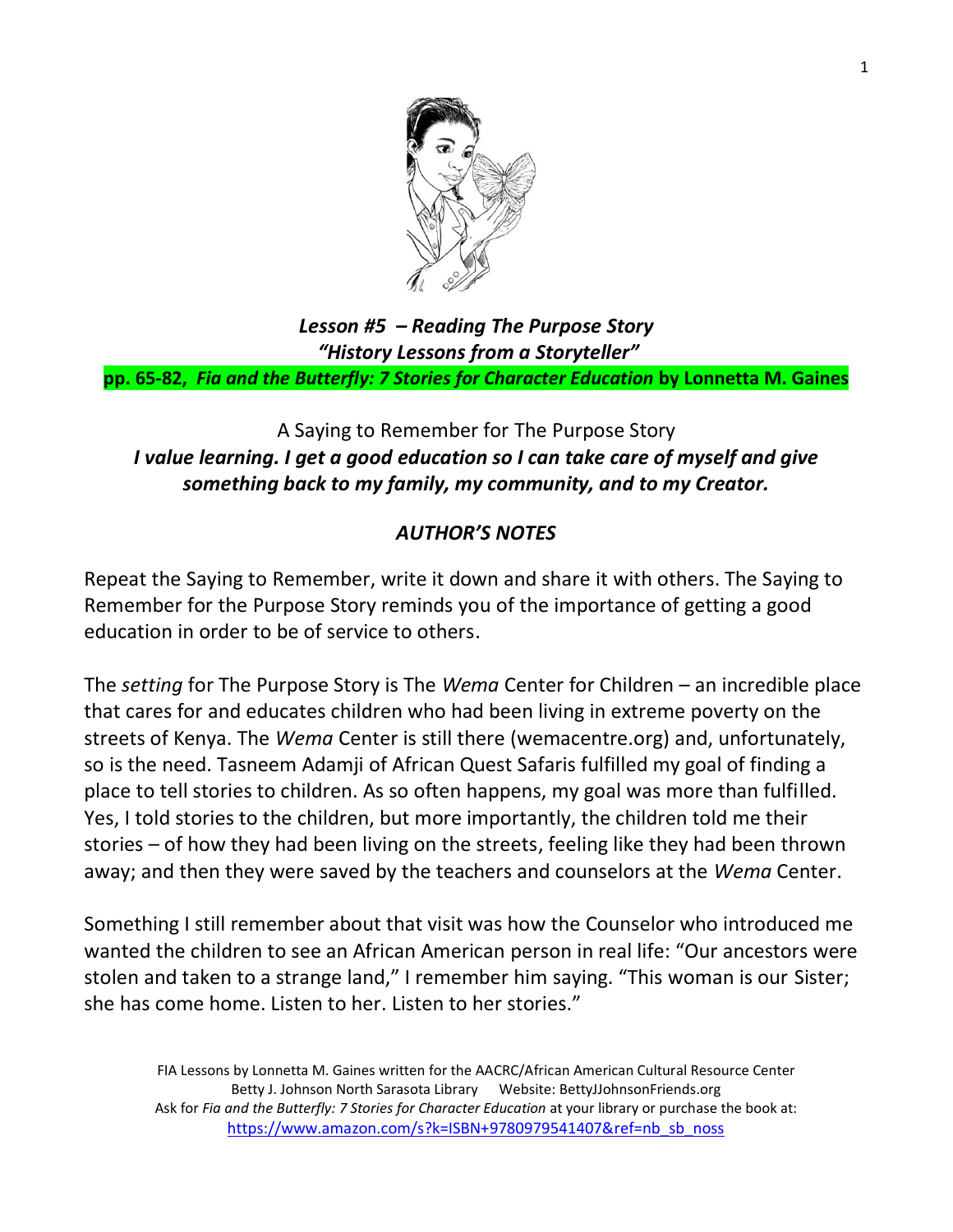When I wrote "History Lessons from a Storyteller," I decided to tell two stories. The first story, "Mr. Joe's Story," is taken from a true account by a formerly enslaved African. When he was enslaved, Mr. Joe got caught learning how to read and write – this was against the law for enslaved Africans, and so, for his boldness, he was severely beaten, and then blinded. Mr. Joe's story ends with his saying, "Get your education, chile. I couldn't, but you can. I couldn't, but you can." What a heart-rending reminder of our history as African Americans, and of the importance of education.

The second story, "The Lion and the Mouse," is my retelling of one of Aesop's classic fables. In my retelling, I make tiny Mouse a teacher who has just taught a Black History Lesson to her students. When she is captured by hungry Lion, Mouse uses a quote from Booker T. Washington – "When your head is in the lion's mouth, you'd best use your hands to stroke his mane" – to help her to figure out how to save herself from hungry Lion. The Counselor uses this story to advise an angry young student of the wisdom of learning to control her anger and to treat others with respect. "You turn your right into a wrong when you behave disrespectfully," the Counselor advised. Just as Mouse in the story figured out how to save herself from hungry Lion, even though she was very afraid, the Counselor advised the student to strive to act calmly and respectfully, even when she had angry feelings. I was pleased to be a part of the Counselor's lesson.

Review "History Lessons from a Storyteller" by completing the Numbered Story in FIA Activity #5. Enjoy!!!

*Extra Credit (smile). Answer the twelve questions at the end of the story (pp 79 & 80). Complete the Character Development Activities (pp 81 and 82).*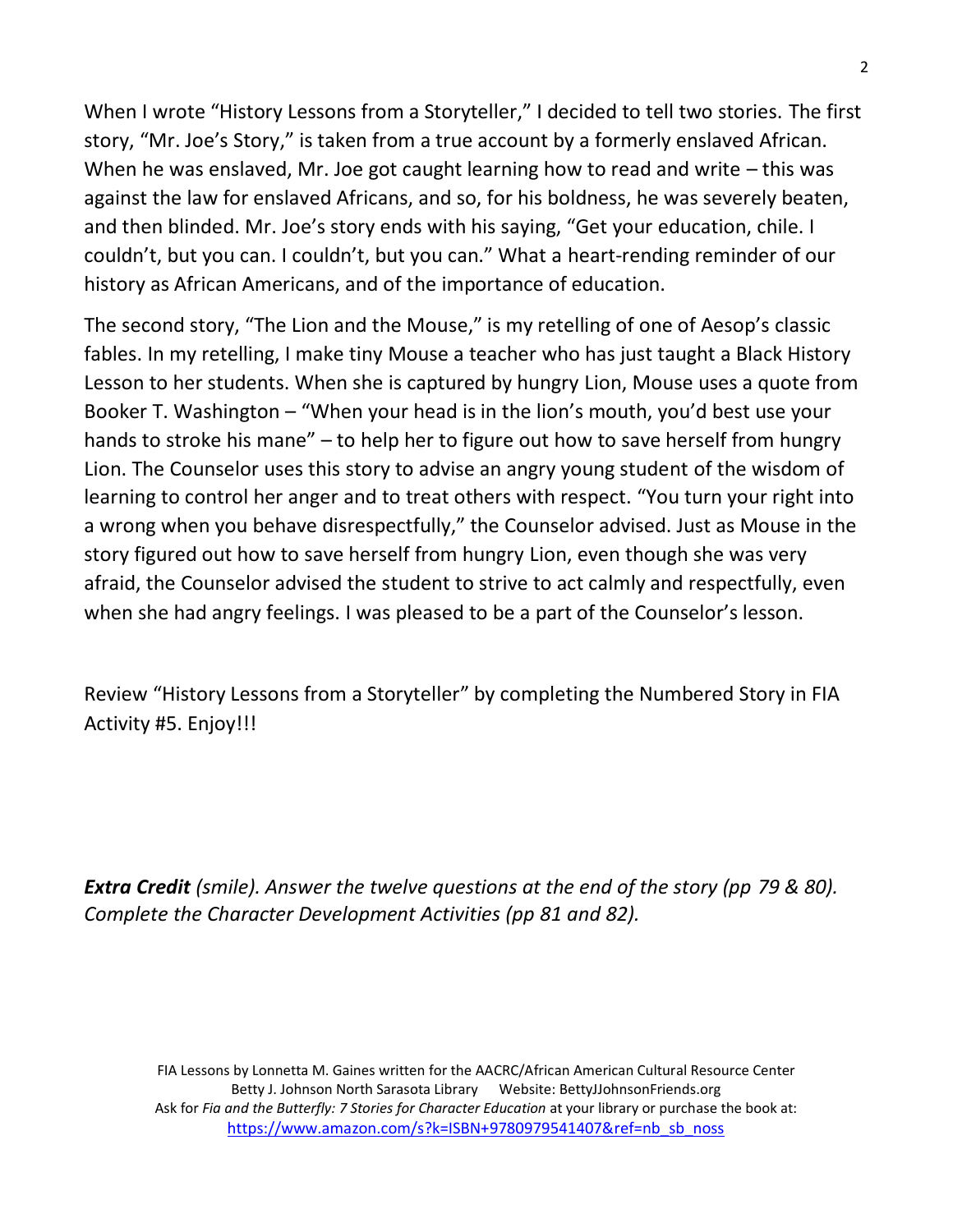

*Name: \_\_\_\_\_\_\_\_\_\_\_\_\_\_\_\_\_\_\_\_\_\_\_\_\_\_\_\_\_\_Date:\_\_\_\_\_\_\_\_\_\_\_*

# *FIA Activity #5 – "The Purpose Story"*

### **Number the Sentences Game**

**Directions:** Number the sentences below in the correct order to create a short story.

\_\_\_ She had decided to tell stories about her African past.

\_\_\_ She wanted them to learn about the painful parts, too, including how African people came to be in America.

\_\_\_ All right! Her first audience was here! The Storyteller took a deep breath and began to tell her story.

On her first day, she put on traditional African clothes. Wearing these clothes meant that she would begin teaching even before she spoke.

She believed that learning the truth about history would help the children – and their parents and teachers, too – to live better lives in the present.

\_\_\_ The Storyteller was living her dream. She had a new job at a wonderful library, telling stories to children.

She wanted the children to learn about the glories of Mother Africa.